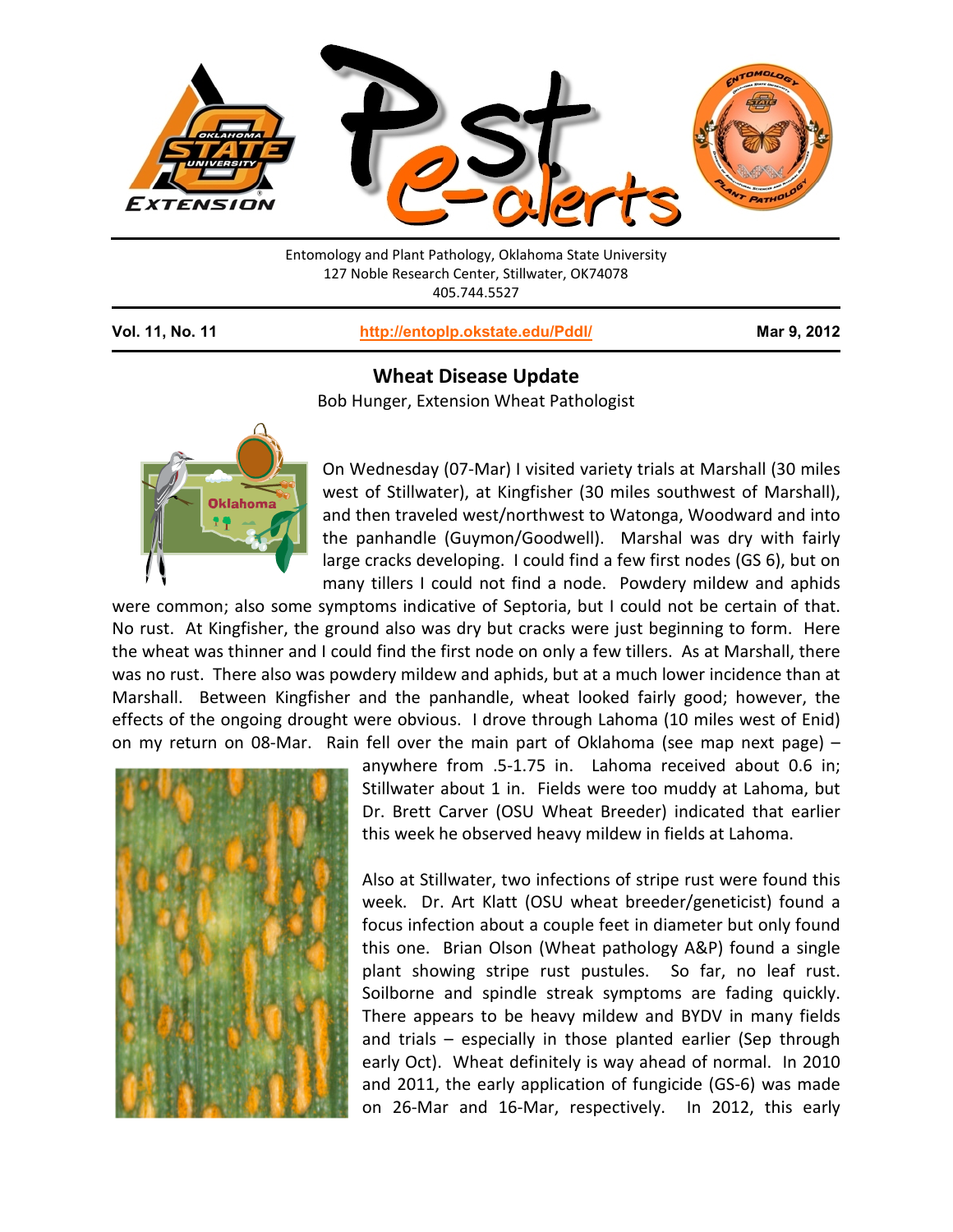application needed to be applied this past week (06-Mar) but high winds and then rain made that impossible. The variety in this trial is Jagger, which does come out of dormancy early. However, this year it has come out extremely early.



**Texas:** Rex Herrington, (Research Associate, Texas A&M), 7-Mar: "Here in South Central Texas, we have had the 2nd wettest February on record, and around 13-15 inches of rain since January 1. We have 4-5 more inches forecast Thurs-Sun. I went to our field 7 miles west of College Station this morning to collect a stripe rust sample, and saw that wheat LR is increasing rapidly on susceptibles from just a few days ago, and heavy flecking was seen on most resistant lines. I haven't seen any indication of a LR race change. Powdery mildew is heavy on some



lines. No more stripe rust was found. Some of the early wheat lines are in the boot, and a few are heading. Oat crown rust is breaking out in multiple spots in two fields on the Nora oat borders. Last year, due to the drought, we didn't have a single pustule of oat crown rust here for the first time in 34 years. Bryan Simoneaux, who was working in Uvalde, called yesterday and said that he found one hot spot  $(3' \times 5')$  of stripe rust in the populations block of our nursery while he was spraying alleys. He plans to send the samples overnight today."



**Arkansas:** Dr. Jason Kelly, (Wheat and Feed Grains Extension Agronomist, University of Arkansas) 08-Mar: "Reports of stripe rust have been steadily coming in over the last week and now is being reported in 17 counties in Arkansas. Realistically stripe rust is throughout the delta region and has been reported as far north as the Missouri Boot Heel. To date there have been no reports of stripe rust on the western side of the state. With the strong southerly winds we have

had the last few days, spores have to be spread throughout the region and points much further